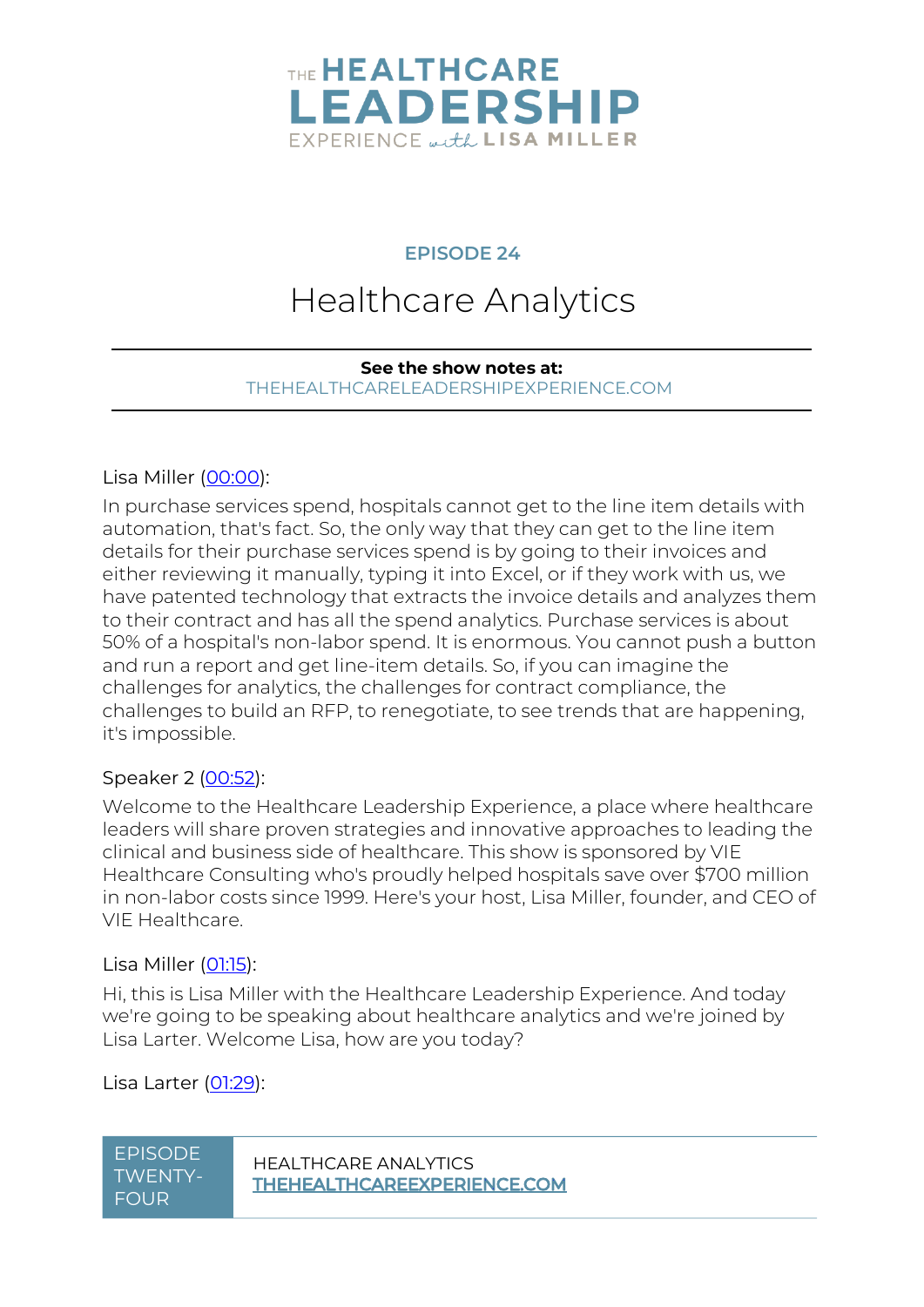

I'm good, Lisa, how are you?

#### Lisa Miller [\(01:31\)](https://www.rev.com/transcript-editor/Edit?token=CqnJxwXd9uwpFZ_y8rLiYbow_GlLIqnnseh3AuVtGit8McZQVRHApcJzT-Wjektt9Rnm4JxHjQfCaGbcuCS738tlutw&loadFrom=DocumentDeeplink&ts=91.02):

I'm good. I'm good. I'm excited to have a conversation about this topic because you and I have had numerous conversations about analytics in our business and kind of measuring and monitoring and how we do that with our own businesses and how important and how transformative it's been really to take a more data-driven approach to operations, metrics around money. And, you know, I'll be interested to hear your thoughts when you've kind of always been, I believe, financially and operationally stoop, but you've taken that to the next level to really look at your data, to make decisions and how you monitor it each month. I'm just curious to see how that's been for your business as we kind of jumped into healthcare.

#### Lisa Larter [\(02:14\)](https://www.rev.com/transcript-editor/Edit?token=aKL95W4ysVHAhWVfifGKt5KJKCO-9x_yfiZ8OZiXNwbDtsK3Hx3rPrAaAK7GVM0hSA2vHmkmvbHOQdRfrnMYwZP0y-U&loadFrom=DocumentDeeplink&ts=134.46):

Yeah, for sure. I think that analytics are so important in any business and numbers don't lie, numbers don't have bias, numbers don't have relationships, they are what they are. And I find that if I don't stay close to my numbers and really understand what they mean in my own business, it's challenging to make smart strategic decisions around growth and even around cost. You know, in my own small business, I have to make decisions around when to hire more people, when to invest in more technology. And I always say that you shouldn't throw money at problems, but if you don't have access to analytics, then it's easy to throw money at problems 'cause you don't know what you don't know.

#### Lisa Miller [\(03:05\)](https://www.rev.com/transcript-editor/Edit?token=Yi1y0JtQ5uOFuB3vgaGwaAOanVelI-WnIOjnouviRc_w1DONKfTqXN1rfUMHUIREIxDtSLQo0_DQ0_8iZfdEpEKRrT4&loadFrom=DocumentDeeplink&ts=185.16):

Yes. It's a great point about making decisions based on gut and kind of what we just see without going through historical data, taking disparate data sets and bringing them together and taking a complex situation and looking at it with data. And you could certainly take that data and then walk that data and talk to different people about it to get different perspectives, which I think is very wise to get frontline insights with that data, to put context to the data. However, it is absolutely true data. Doesn't lie, emotions get taken out of it, you're going to see things clearly. You know, it's a subject that I think hospitals are having more and more conversations around. You're seeing more focus on healthcare analytics and you know, we're just going to have a conversation about different ways that hospitals can benefit from analytics and, and it can be anything from patient care management.

### TWENTY-FOUR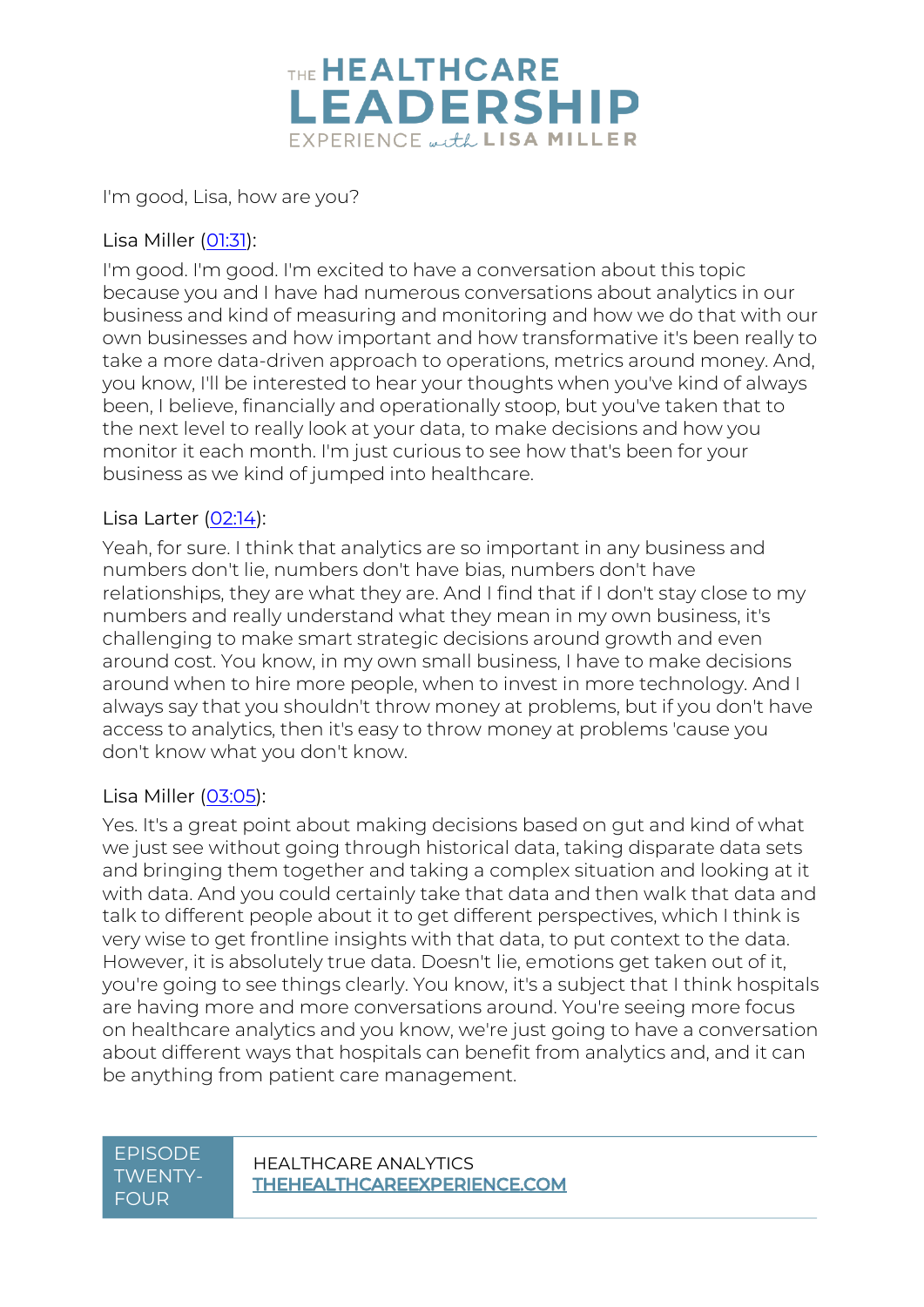

You know, really looking at let's say DRGs and looking at a specific surgical line and taking the components by revenue code down and looking at the implant costs, looking at the lab costs, pharmacy costs, looking at length of stay. And doing some real line-item analysis by physician, you could input social determinants factors into a DRG analysis and certainly, you know, those high-risk patients and you can slice and dice and add data to really focus in on something very unique, something that can really change patient care. But it does require time and thinking and being able to be comfortable in different data sets, but certainly patient care management is a big reason why a hospital would want to put together an analytics offering.

#### Lisa Larter [\(05:02\)](https://www.rev.com/transcript-editor/Edit?token=_6-8w2Z7dI9eOeF6iDzwdkxnkPY8xFjLnc4-scKBtshv8kIOEWKsRt4Ld_avCYYjcsqk7AlPOSDqMgmrNcLvWdoQQ54&loadFrom=DocumentDeeplink&ts=302.27):

Absolutely. You know, one of the things that you talk about all the time, Lisa, that has actually had an impact on my business, which you may not even realize is looking at line-item details. We often quote large marketing projects and one of the practices that I've put in place is what I call a post project profitability assessment. And we take a project because when you're working on a project, you're making assumptions around what it's going to cost you and you're making assumptions around the profitability associated with a project. And in some cases, things happen that cause you to go outside of scope.

And some of the assumptions that you make are flawed. And so by looking at our post project profitability assessment, it really helps us to get honest about how long it really takes to do the work and what our pricing model should really look like as we move forward. But if we didn't take the time to do the analysis on the line item details that way, then it's almost like we're not carrying the lessons that are there to be learned forward in the business. I think the same is probably true in healthcare.

#### Lisa Miller [\(06:18\)](https://www.rev.com/transcript-editor/Edit?token=m9of9Wqjhaaa_Odm0MluPPmRW_mzqWqqWLYfkY6f4IQv68GorYbwlDzpBmGZeNxEG8MFQ8iXHjRkprIVLqqa9z1XwZ4&loadFrom=DocumentDeeplink&ts=378.73):

It's such a great point. You know, one of the aspects that I kind of talk a lot about is this historical baseline and whether it's mapping or foundation and whatever you're looking to analyze, it's not to be analyzed in that month, per se. We do need to monthly measure or monitor, but if you're going to get an understanding of where you are, you need a 12 month look back. And so for you, you, you did a look back on a project, right? It was real. It was, these are the hours spent, who was involved, this is the cost. This is a real look back and it's so wise to do that. And, you know, when hospitals take a look back on

### TWENTY-FOUR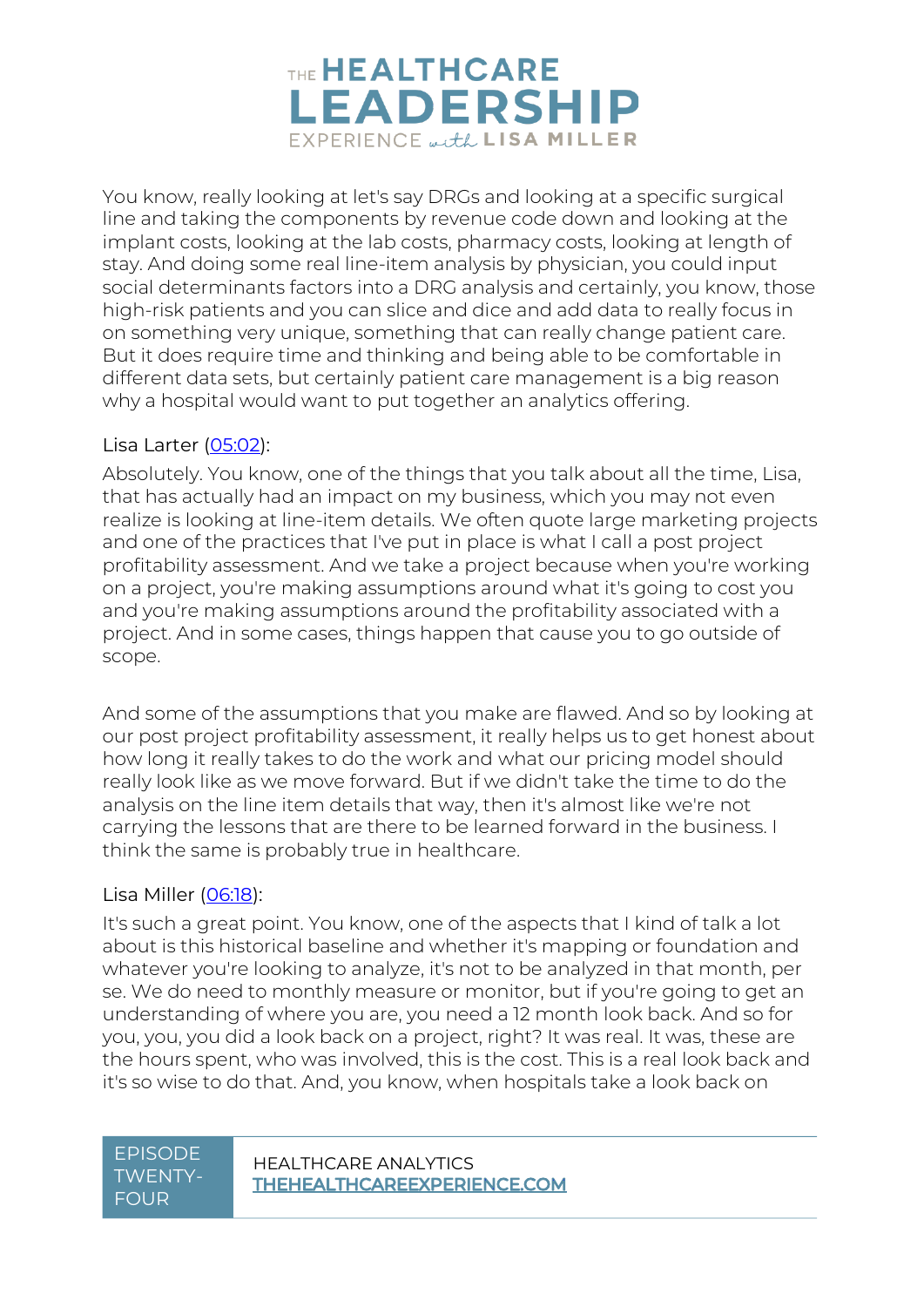

service lines or specific DRGs, or take a look back on their contracts, whatever they need to do, it's, it's an important part of the go-forward process.

You know, that's how you can fix and improve or find out where, you know, uh, there could be errors, but the look back, the foundation is absolutely critical. And it is by line item detail, we come into a lot of data analysis that was, you know, done prior to our work and we see a lot of aggregate, averages and well, the average cost of this case, the average profitability, the average reimbursement. And, you know, I think that that's an okay start, an okay analysis, it's when you start breaking down to the components, well, how are we paid by payer?

#### Lisa Larter [\(07:53\)](https://www.rev.com/transcript-editor/Edit?token=qdqkZCefkE8IjuKnbRRjUQReKOCIxyQsIO9sm0u_ENnnBP4nJyU8B6xJd7y441otgkGf6JtcfEWZttRnJ5L0FRhYqJE&loadFrom=DocumentDeeplink&ts=473.51):

Sorry, I'm just thinking, I'm sorry, I don't mean to cut you off, but thinking an average is, is flawed because if the trend is that the cost is going up, the average doesn't show you that. So, in our business, because we're looking at every project we do, we're looking at the trends, we're looking at, you know, where are certain things taking longer across the board? We're not just looking at the average because the average is the average of the lowest and the highest. It doesn't allow you to see if the trend is actually moving out of control. I think average is potentially when it comes to analytics, can be very dangerous.

#### Lisa Miller [\(08:34\)](https://www.rev.com/transcript-editor/Edit?token=h402NMhVUd4TUs6iLReS0VGyX5yWibjYUMPxtPVup9X2bQnZouz-KZO5fBx6qX8ECxs8XuT323_LgAJPQwmYv2OEYo0&loadFrom=DocumentDeeplink&ts=514.63):

Yeah, I think you're absolutely right. So when we look at profitability, surgical line profitability, we'll always typically see one or two cases that have just as an enormous reimbursement and those are becoming less and less, [inaudible 00:08:48] comp cases and then a bunch that are zero pay, which need to be looked at right. I mean, zero pay or very low pay, you need to be focused on, but it's everything in the middle. It's, you know, the different payers and why the variance and, and maybe there's a mistake or maybe there's a lag, there's all different reasons why. But you've got to break things into components and you're right. We see a lot of averages. We see dashboards for purchase services that are completely based on just monthly total spent average or ratio benchmarking taking up. Annual spend number and divided it by bed size and saying, your purchase servers spend for lithotripsy by bed size is this, and you're comparing to other hospitals who may or may not have a full lithotripsy service.

Then they have different, you know, in-source, outsource, and you're making

## TWENTY-FOUR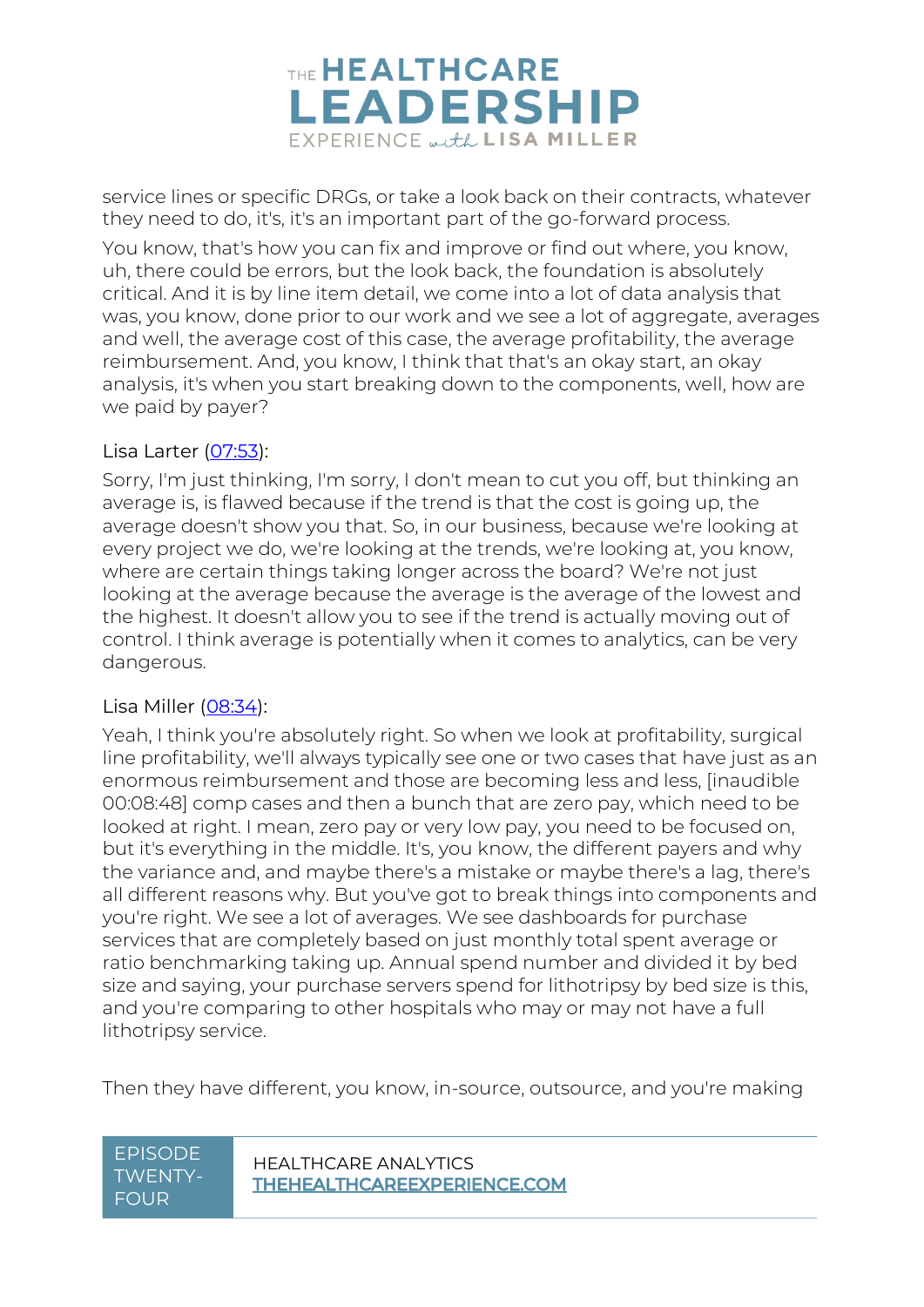

bad assumptions. I think averages, you're right, I think they are dangerous. And, and it's about the line item details. It's about really getting to granular levels of analytics. And I think there's not a lot of that still going on in healthcare, I think it's merging, and it has so many areas that it can be utilized in. We do patient satisfaction analytics, and we take in data from the internet right to the reviews. And we're able to pull that into other aspects of patient satisfaction and get to, again, disparate data sources by line-item detail, looking at what people are saying. So you can use analytics even for something like patient satisfaction, not just the surveys that go out, but what else is the marketplace telling you? You know, what are the comments being made? What are the one to five scores they're giving to your hospital on a review?

And as we pull in this data, we get a better story, but it is around the line item details. One of the areas that I think we'll talk on the cost side, why it's so powerful on, on analytics is spend analytics, right? So spend analytics is going to look at a couple of things. It's going to look at like implant spend, supply spend, purchase services spend, but we're also going to look at the pricing, what's going on month to month? What's something that pops up? Like I challenge people here, do you know your top 25 high costs supply items right now? Can you kind of say, oh yeah, I, I got that in the file list, I can pull it right up now, my top 25 highest cost supply items, not capital supply items. Do you know your top 25 highest cost service items?

Could you say, oh yeah, my largest service costs by item, not total spent is X? Could you do that by department? Could your department leader tell you what are the 25 highest cost items in their department service items? How do you measure that every month? What if a new item comes up, a service item? How do you know that that's popped up, should be looking at it for trends? Like you said, Lisa, right? Specific trends. Utilization analytics is absolutely key, is a doctor doing something differently? Wait a minute, why is that doctor adding another biological or, or why that's interesting? They're adding two more screws they never added to that case before, I wonder why. Does he know, he or she know that we don't get reimbursed for the extra two screws? Maybe there's a real reason, but we have to kind of present to them that the two new screws have added \$1,500 to the case cost, so we have to justify that.

But you can't have those conversations unless you have the analytics. And so

# TWENTY-FOUR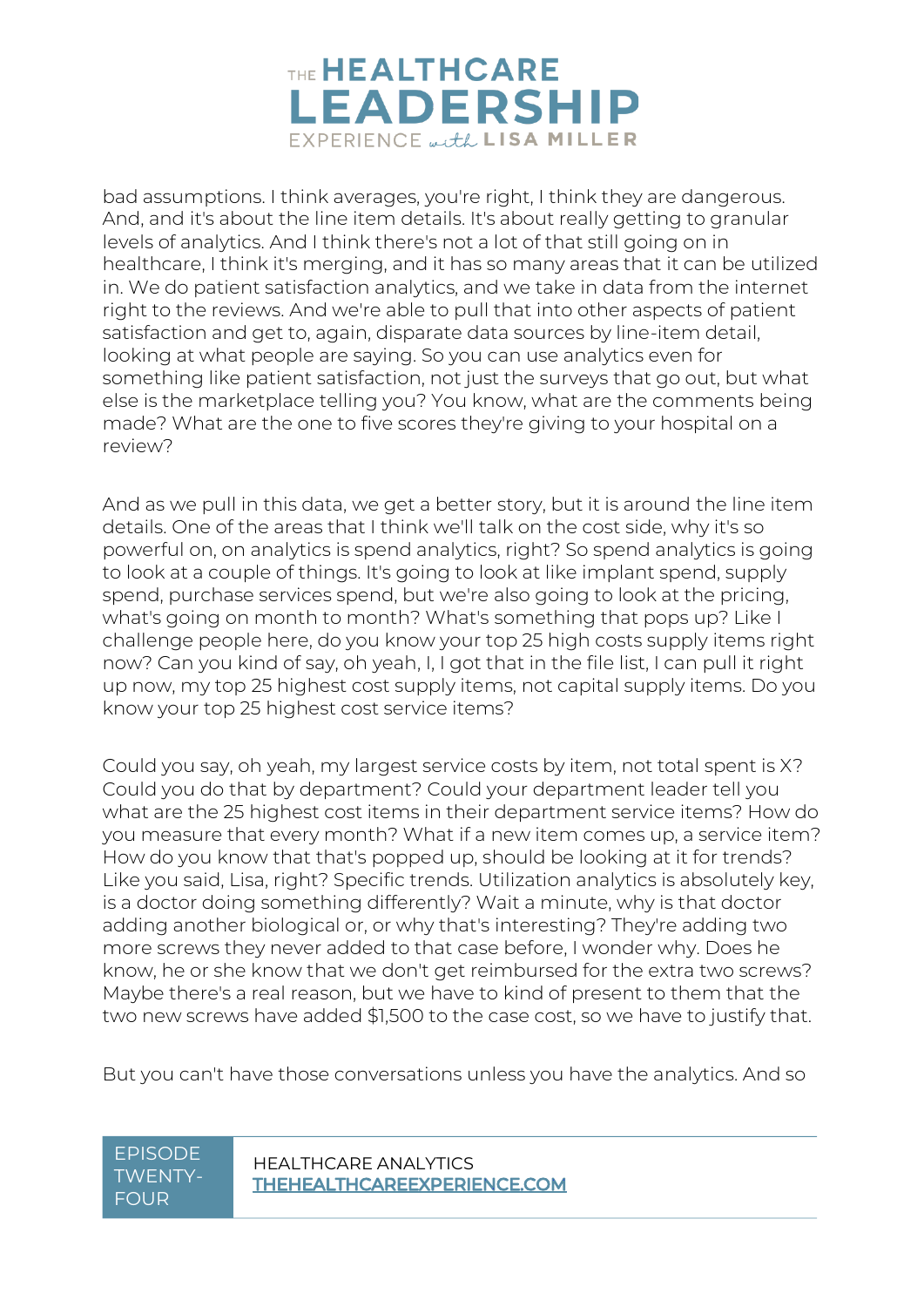

you need to have an historical view as a baseline and then from that baseline build measuring and monitoring. And I think resources are challenging for hospitals. And unfortunately, they're getting even more challenging, but the area of analytics is so key that they need to have a, a partner then that helps them with analytics. Even if the hospital says, listen, we want to pick three projects in 2022 to perform analytics. We want spend analytics, we want some utilization analytics around our physicians and clinical costs. And we want to look at some of our high cost patients or the elderly, or we w- because we want to have better care intervention, we want to be proactive and we can treat patients at home. We want to reduce readmissions. The best way to reduce readmissions is in your data because your data is going to tell you why patients are being remitted.

And I will tell you probably the vast majority of the times you can get that data and then you can put interventions. You could say, oh, well, that makes sense, of 60% of our readmissions is because they're not taking their medication. Yes, it's outside of our control, so we need to put in a program and the best program we're going to put in a health coach, a tele-health health coach who calls the patient and just reminds them about medicine or some kind of collaboration with the pharmacy, I think that's key. So you have the analytics that is able to guide you and then you need to have these strategic meetings and ways to put a plan in place, right? So to have the data and to interpret it wisely and then to make those corrective actions to be innovative, there's some fabulous work going on with managing those high cost patients, those patients that have a lot of issues and managing them at home. And the data is steering those conversations, so those conversations now can be more about how can the family help? How can-

#### Lisa Larter [\(14:27\)](https://www.rev.com/transcript-editor/Edit?token=XkwTqYNjtX46youDrAL5H6N_6xfCnF_ghb68H2LKcjsNYuaqBHMTKVgZgxTLPSmqeghNRCyxeWgdZxulH7Vl0l1Gqw8&loadFrom=DocumentDeeplink&ts=867.72):

I think the 80, 20 rule is important here too. 'Cause I'm assuming that, you know, 20% of the highest cost items are, you know, are, are probably correlated with 80% of where your total spend goes. And 20% of the highest cost patients are probably correlated the same way. And if you take that and you prioritize that 20% and you keep your eye on that 20% right now with everything that's happening in the marketplace around supply chain and inflation, there's probably some markers that people really want to pay attention to in that spot.

Lisa Miller [\(15:08\)](https://www.rev.com/transcript-editor/Edit?token=RCwRj1FwyFdrxSGkgR3dsYnkmrhLorlLSRHB4Gdshn_vOjPfbEKPwr9mOvffq-WHFAEOjDbFOWtObUc3flevOQJ_pBM&loadFrom=DocumentDeeplink&ts=908.19):

TWENTY-FOUR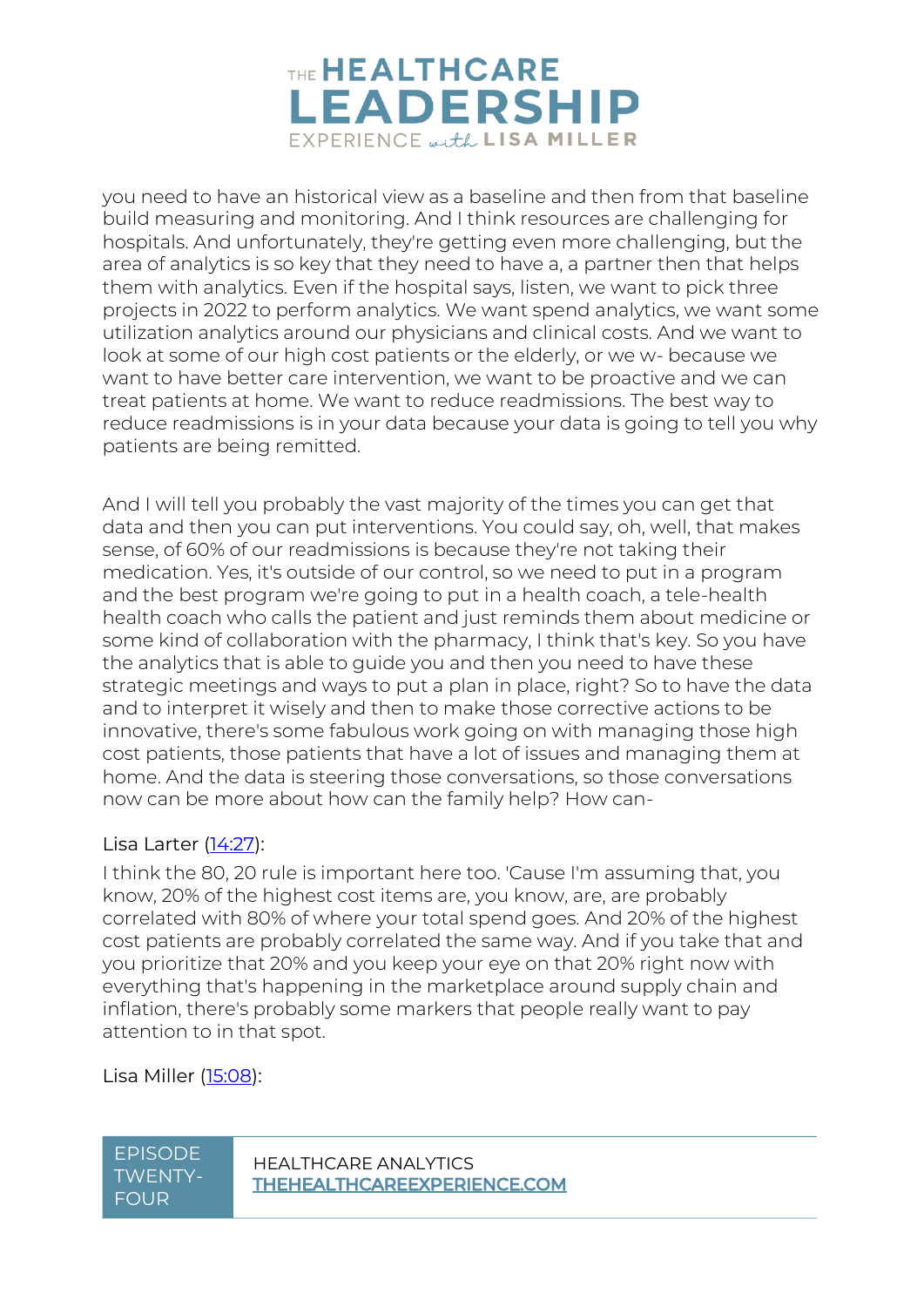

Yeah. So I think that's a great discussion to have because as we move into a deeper inflation that we're going to see, it's not speculation, it's here. It's going to get worse. How much worse it's going to get? We don't know. So if we just talk on the spend side, the spend side, what are you doing to really measure, monitor and understand increases? So they may come in a few different forms. They may come in a slow, subtle increase, right? 2%, 3%. But think about it, if all of your spend you had a three or 5% increase, what does that mean for your bottom line? What does that mean for your margin if overall it's going to go up 5%, maybe more? We don't know, where do you make that up? We can't make that up on the revenue side. Where do you make it up?

And so I, I've been talking to hospitals a lot these last few months on them having to be very proactive. And you and I talked about it recently even anticipatory and to be resetting everything, resetting their contracts, resetting, looking at utilization, having conversations with physicians but it all comes back to analytics. And how do we put this together? How are we creating the story and spending the time and making sure that we're getting to the specific line item details? You know, how, how are you supporting your departments? Your departments are running really hard now with, you know, with the pandemic. And, you know, as we should be, this is all about getting through this together.

How are we helping these department leaders get to understanding their analytics or giving them tools so they have analytics? And it's not dashboard. So I love hopping on to dashboards and you know, I even have QuickBooks so I can look at dashboards and see things moving. And, but the reality is, is that most of these dashboards don't drive to the line on a details. They don't get to the specificity, they can't do the thinking. Like you can have the dashboards as a part of your work, but you're going to have to roll up your sleeves. And you're going to have to kind of get into the data, do some what if scenarios, look at 12 month trends, last three month trends, what's new, you know, kind of look back and, you know, into the agreements and just do some analysis, we're talking on the spend side.

But frankly, I think every hospital needs to have a spend analytics initiative. We talk about supply chain. We talk about strategic sourcing. We need a really great competency around spend analytics and what is spend analytics, spend analytics is really a focused initiative around all of your non-labor spend

## TWENTY-FOUR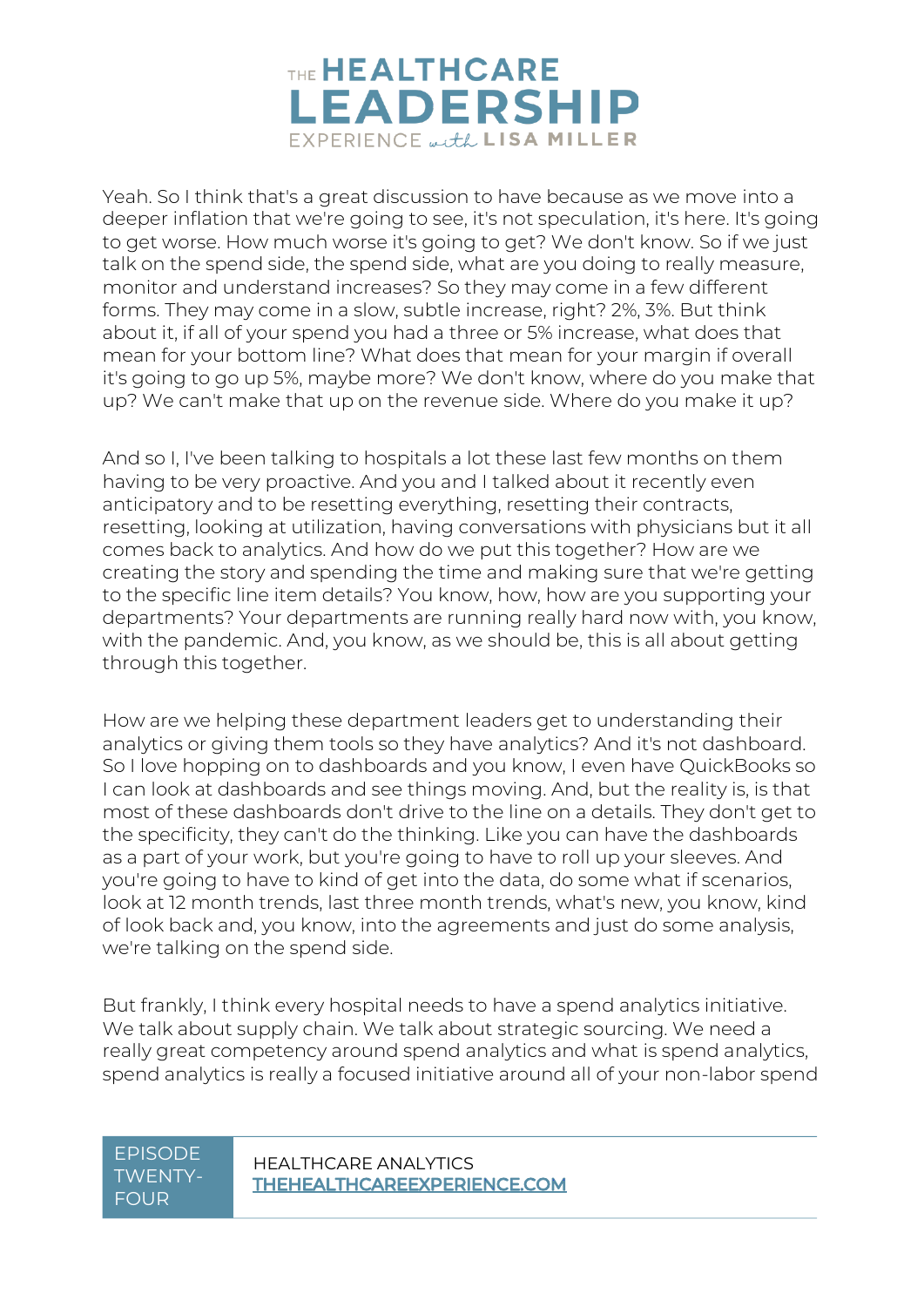

and slicing and dicing and measuring every month and looking for variation, opportunities, not on a one-time basis. We have talked about it in the previous episode about building a cost savings pipeline, but this is about real month to month measure and monitoring of your spend.

#### Lisa Larter [\(18:18\)](https://www.rev.com/transcript-editor/Edit?token=ckY6Oc9voE2OtPmXDUPW0vKh3OIwhXAdGC871NP7zUDiRSR7NBfKZVk8uZX61qXuWdZCzNxIsOrGguj0oPa5aUxvT7k&loadFrom=DocumentDeeplink&ts=1098.9):

It's super important. You know, I read a stat the other day, Lisa, that someone published and they said that 5% of employees understand the strategy for the organizations that they work for. And so if you think about how important analytics are and cost savings are to health care, it just makes me wonder, you know, if only 5% of people understand strategy, the organization strategy, what percentage really understand the analytics that are associated to the day-to-day work they do, and really understand the impact that they make and how it rolls up to the organization's big picture strategy?

#### Lisa Miller [\(19:05\)](https://www.rev.com/transcript-editor/Edit?token=X2QejJOhxCaK64bC4XNrC-LCdWIc1T6M-LxoES5g5D7CZQQ5QHxE81nlds6jtCZ2hEmF0bwftpzdiRnAS_WME_Y_2f4&loadFrom=DocumentDeeplink&ts=1145.72):

Yeah, yeah, absolutely. We work with physicians quite a bit and yes, every hospital health system has a strategy. And part of the strategy is, now is, is performance improvement, margin improvement. Right? And you know, they're just big words, you know, it's like, okay, well, yeah, we, you know, we want excellence, we want performance improvement. And, but does that average person or that frontline employee really know what that means and what they can do? And I think that's a big untapped opportunity to be able to, you know, have a presentation to the organization, whether it starts at leadership and then the departments and then to the frontline team about costs, right?

Be cost of aware, we have a program called Cost Aware for Patient Care. And I will tell you that most people don't understand the relationship between reimbursement to costs and, and how important they are to one another and to the things that they can do. There was a study done by JAMA. And it was interesting because it measured physician cost awareness. It wasn't changing physicians practices, it wasn't asking a physician to get involved in negotiation. It was just cost awareness. It was after the surgical case, the physician was given their information on costs. So that's implant costs, fly costs, just their information, just showed them the information. So that was the one group, the control group didn't get to see their information.

### TWENTY-FOUR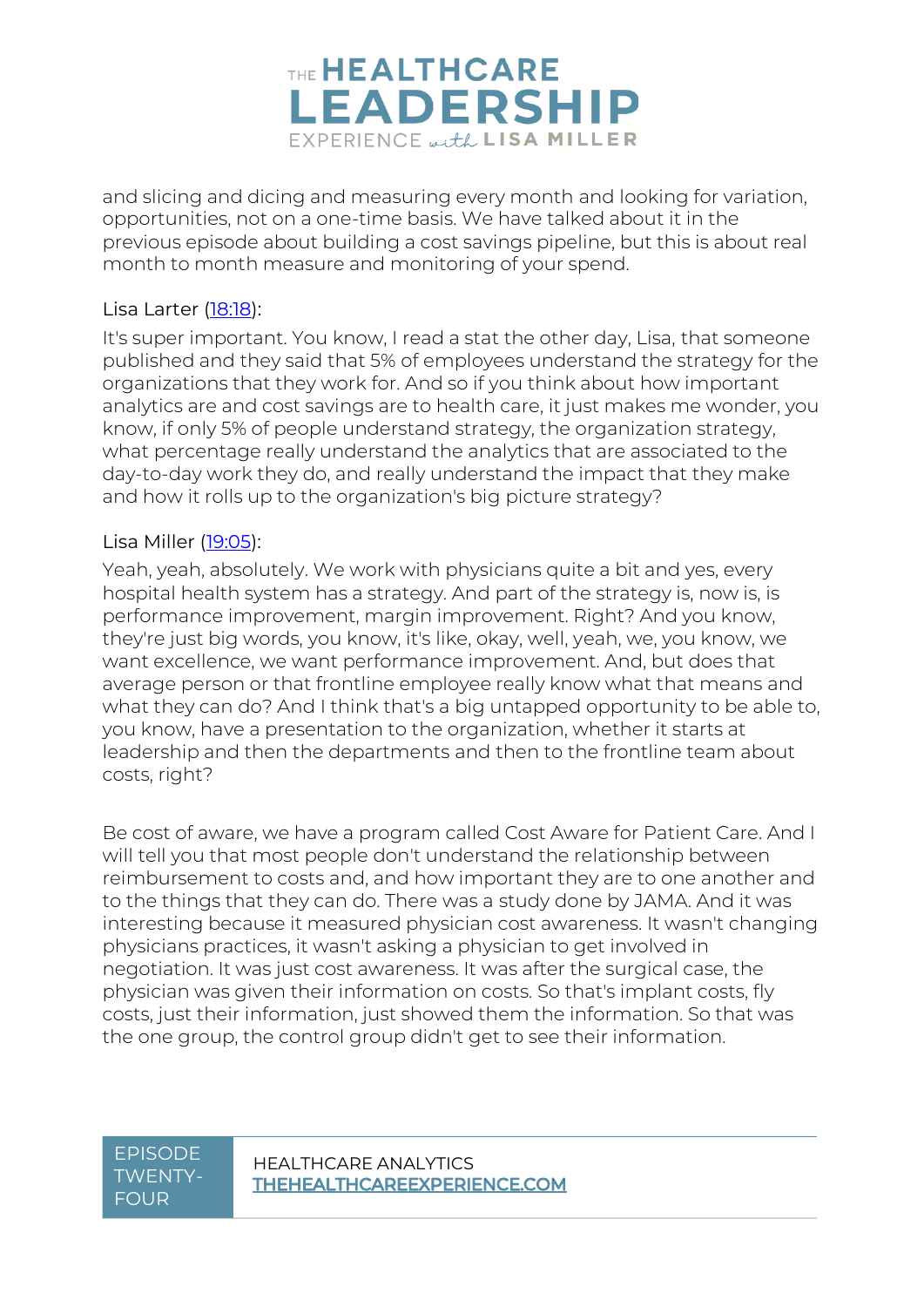

So physicians who saw their cost information post-surgery had a decline of over 7%, right? They reduced their costs by 7%, just the information, that line item information, the analytics, the analytics of their spend in their case. The group of physicians who didn't see their costs increased their costs by 6%. So there's a 13% gap, an opportunity, right? Just in being cost aware, cost line item analytics for the case, that was it. I mean, then you can layer on standardization, you can layer on utilization pricing, but just to be cost aware. And I think that's the power of analytics is that we become aware, right? Oh, I didn't, I didn't realize that, that's an interesting thing I'm spotting here. You know, we're showing a high relevance of elderly patients above, you know, 90 that aren't getting a followup appointment to their GP, whatever the nuance is, you're going to see things in your data that you can't even imagine it.

I think it's going to surprise you, it often surprises me when we go through data. I'm like, wow, that's, that's fascinating. And I, and I think your data tells a story. What are the stories in your data and how can you ultimately use that data to impact patient care, to impact your goals? Like you said earlier, and giving data to the frontline workers, employees, to give data to those department leaders. But I think there's just a lot of power in being able to not just have a dashboard, you know, it's not about Tableau or power BI or any other dashboard and, you know, pulling in data sets, it's really is the thinking, it's the thinking around the data and what you're doing with the data.

#### Lisa Larter [\(22:37\)](https://www.rev.com/transcript-editor/Edit?token=-Rj0Tt1lZ9BADxlLOWXqLeaaDzsOYoo0cfN4J7ZY7YErxa77768ghe2nhv8VoFyPIIsaUBDe0Khsej6GlArR0Wpd4q4&loadFrom=DocumentDeeplink&ts=1357.76):

So, Lisa, what do you advise the hospitals that you work with? Because you, you know, VIE does some pretty big projects with hospitals to help them really get to the line item details so that they can have a better understanding of their data. Where do you recommend hospitals start and prioritize their focus when it comes to this? Because when I hear you talk about healthcare data and I hear you talk about patient care and I hear you talk about readmissions and utilization and like all this stuff, it feels overwhelming. So I understand that when something is overwhelming, you have to break it down into manageable pieces. How do you help hospitals do that?

#### Lisa Miller [\(23:28\)](https://www.rev.com/transcript-editor/Edit?token=1_Z5uwGnLgKqIaj0ZS0G5WtyS-o2EqbwgXsiB25w8CMyOQqYHSjzj-n3g40BpD03yV-erE_BBNSvNpHQ0PAS1sLv0Qw&loadFrom=DocumentDeeplink&ts=1408.96):

It's a great question. So there's a number of ways. Either a hospital has a specific area of concern where they really want to get to data. So wanna get to the data so they can uncover opportunities. So they have a specific need, so that could be in spend, that could be a managed care, that could be in social

| <u>EPISODE</u> |
|----------------|
| TWFNTY-        |
| FOUR           |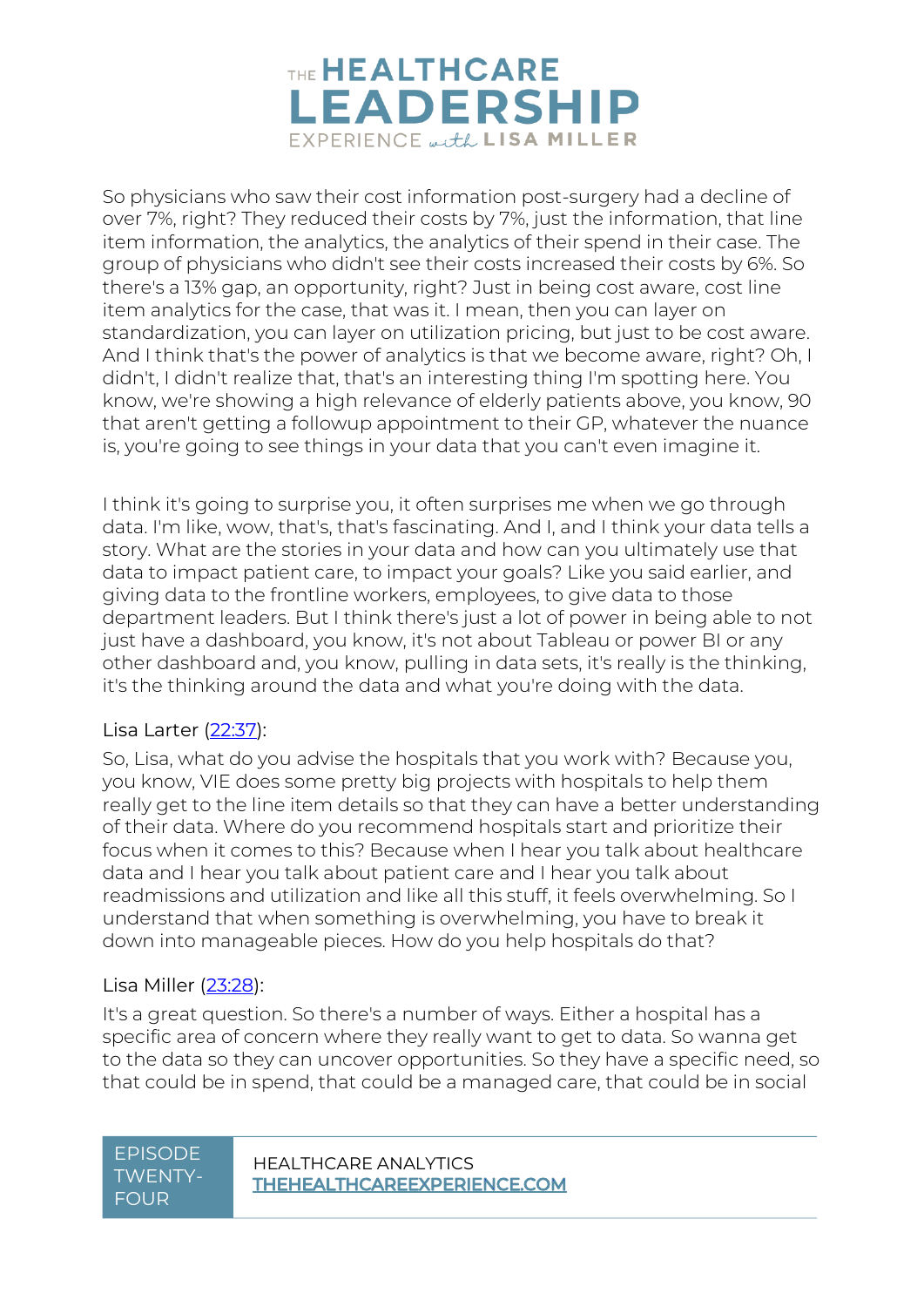

determinants of health. It could be in a number of places, it could be in the OR. But the hospital's going to say, we, so w- where should we begin with the analytics? There's a couple of areas that we're consistently looking at that there's opportunities and they can build, right? It's better to be successful in one or two areas and build from that than be overwhelmed with, you know, there's just so many different ways to look at this. So I think number one is a true deep spend analytics capability.

It's not your GPO doing it, it doesn't come from different dashboards. It's actually taking all of your data and figuring out the things that are important for you to see, top spend items, top supply items, service items, month over month, you know, what are the three or four metrics that are key to analyzing? Anything pops up new, is anything, uh, month to month over increased? So you have to start with spend, the reason why spend is a great area is because it's the largest part of your expense outside of labor. And you can really kind of control that, you can capture things as they're happening. So number one, it has to be spend analytics. If you don't have a spend analytics platform, please call me, not even a platform 'cause we're platform agnostic. You just need to have the building of that internally, you can do that in Excel [inaudible 00:25:09].

You can do that in a number of different places, it doesn't even necessarily have to cost so much, it just have to be an official platform. It could be pulling that data together and having it formulated, you know, in those areas that you want to keep an eye on. I think the second area is managed care analytics and that's really important because a lot of these contracts now are valuebased agreements and those agreements and those managed care and analytics needs to be looked at from historical spend, but also on a monthly analysis. Your managed care providers are performing deep analytics on you and they know a lot about your hospital and your patient population and the cost. Likewise, having a managed care analytics program in place, so you can understand and measure their performance and make sure that the contract is performing in ways that you can get those additional incentives.

And I would say in other areas that are really important is population management analytics and also on patient satisfaction, those are really great, four great areas that could probably give you a 30, anywhere that you have an area where you want to improve, you can definitely infuse analytics. It doesn't

## TWENTY-FOUR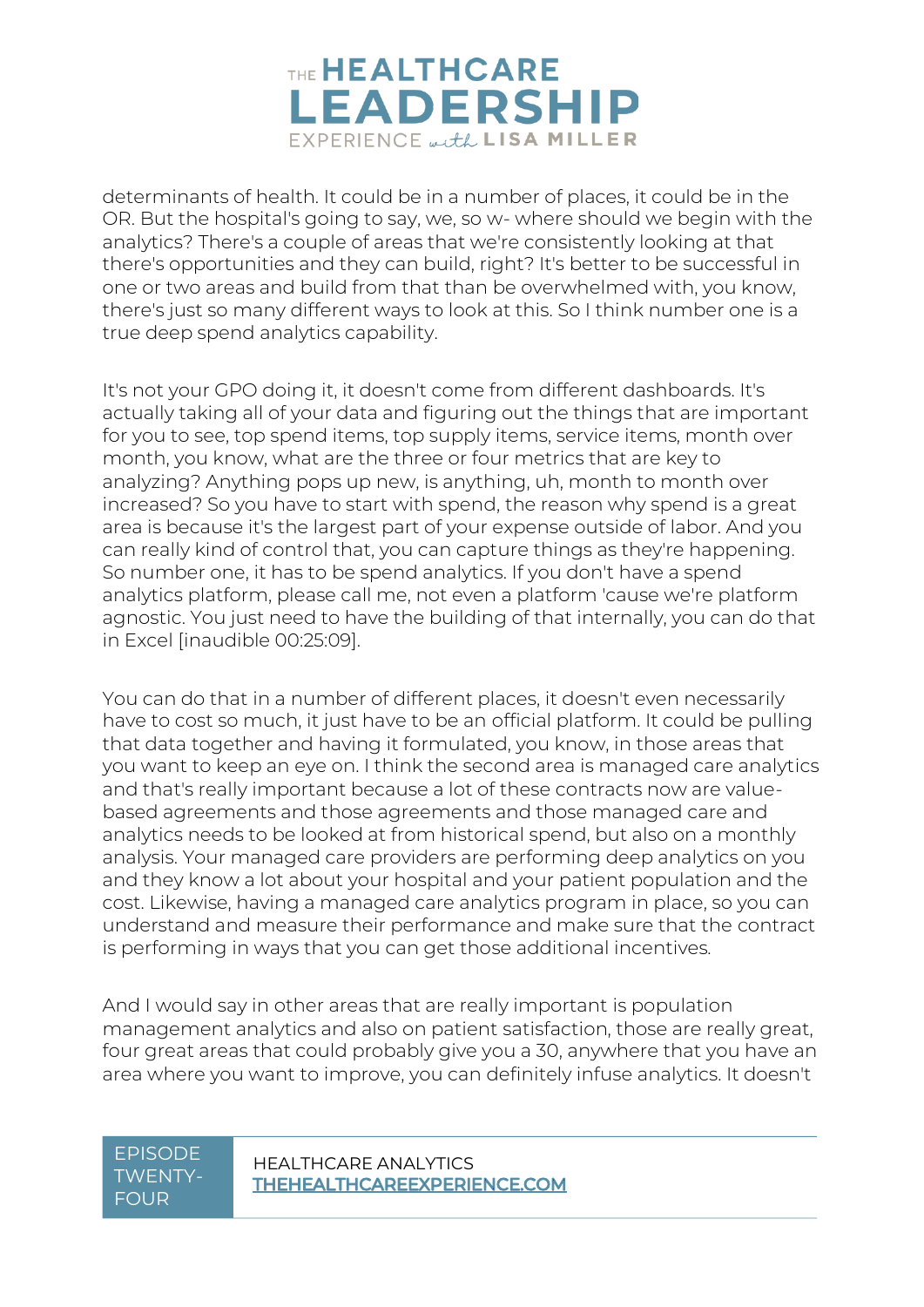

need to be complicated. You don't have to buy a platform. Most of this can be done in Excel, it's surprisingly simple. There's probably platform fatigue out there. You know, there's so many platforms, there's so many dashboards, there's probably a lot of simplicity that needs to go into analytics and more thinking, right? So we help hospitals put those together and help them identify those opportunities and then put together those solutions to solve those challenges or solve those opportunities quickly.

#### Lisa Larter [\(27:01\)](https://www.rev.com/transcript-editor/Edit?token=oWM6yEk9k_RMKDzNqRS815SmhwspFAkfsu-rRp1EgWMyOF-qoZ3xk_JZplBcSEO10Cz3UuvvZPpY7vFYIsDSdTVBIpc&loadFrom=DocumentDeeplink&ts=1621.09):

So, one of the things that I've heard you say before, Lisa, is that hospitals struggle with getting to the line item details. They, they don't know how, like it's a really manual, labor intensive process to do that. But hospitals that work with you are able to overcome that challenge. Can you talk a little bit about that? Because if we're talking about healthcare analytics and we're talking about how important those details are, then to me, it almost seems like the very first obstacle that you need to remove is access.

#### Lisa Miller [\(27:37\)](https://www.rev.com/transcript-editor/Edit?token=t6LdKeeue22Zg5ZXNAu-fDeRu4x4AWwbOcS1maOZCbaLzwgANOcCNaHvVzkn8VkDM0aOq-Gjg5HY0QYYD80NcHNVPt8&loadFrom=DocumentDeeplink&ts=1657.22):

Right. Great question. So specifically in purchase services spend, hospitals can not get to the line item details with automation, that's fact. So the only way that they can get to the line item details for their purchase services spend is going to their invoices and either reviewing it manually, typing it into Excel, or if they work with us, we have patented technology that extracts the invoice details and analyzes them to their contract and has all the spend analytics. Purchase services is about 50% of a hospital's non-labor spend. It is enormous, right? The other half of the non labor spend, it's supplies, it's implants. So this whole big other category, purchase services, 50% of the non-labor spend, you cannot push a button and run a report and get line item details. So if you can imagine the challenges for analytics, the challenges for contract compliance, the challenges to build an RFP, to renegotiate, to see trends that are happening, it's impossible, it's manual. It's an eyeball look, it's a guesstimate.

And this is an area where hospitals are being sold platforms and being sold different ways to look at averages and ratio benchmarking, and spending money in areas that don't drive to the problem. The problem is line item details, the details matter. And so we help hospitals in this very complex area, purchase services, get to the line item details. We are coming up with opportunities that it's been missed by so many people and not because, you know, anyone's not doing a good job. It's impossible to look at hundreds of

### TWENTY-FOUR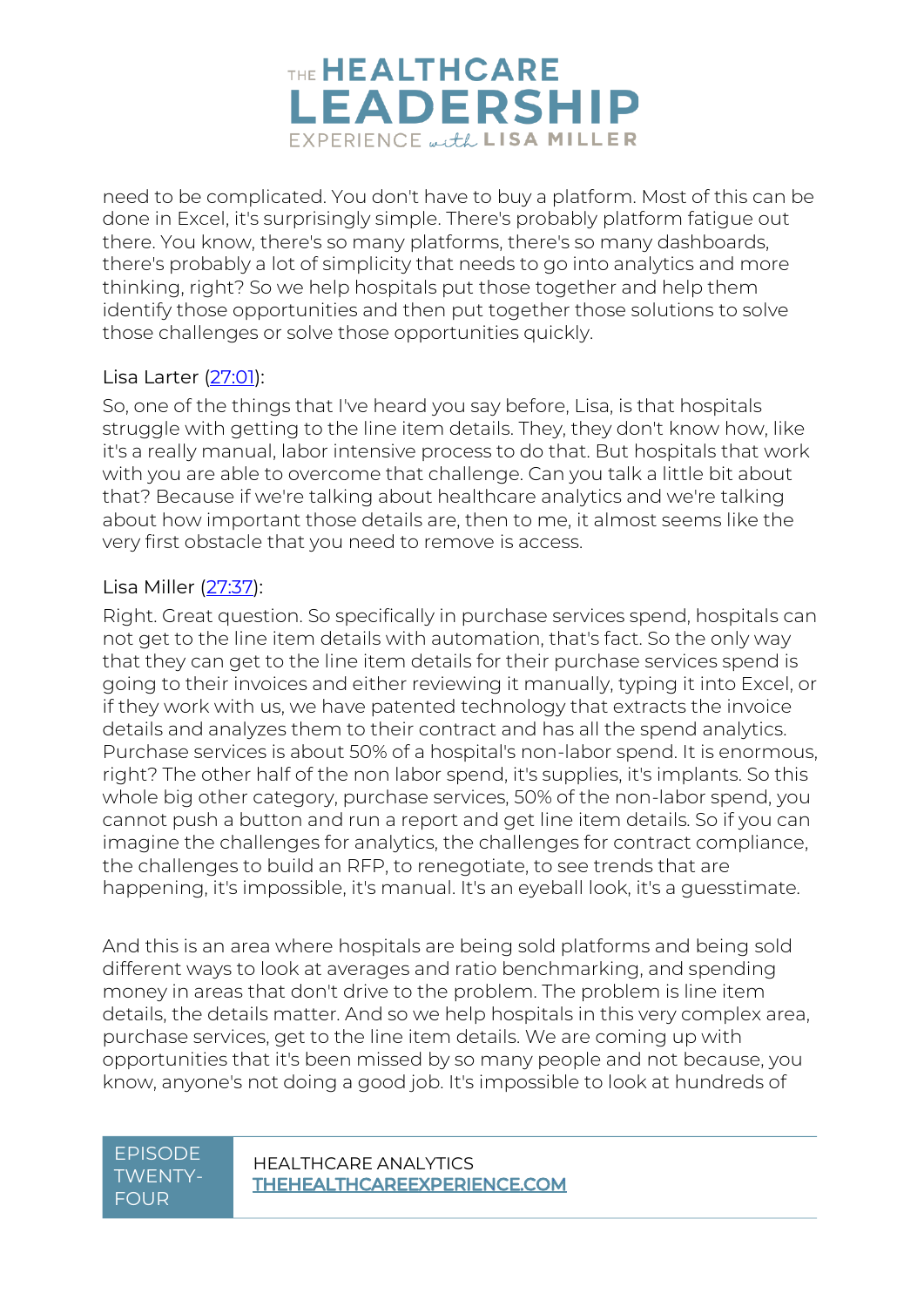

pages of invoices and to perform an analytics, right? Easy to take an AP spend report and pull that data and show monthly spend, that's easy, difficult getting to the line item details and performing line item purchase services spend analytics. And so anyone can kind of sell a service, a platform in this area.

But the number one question that everybody should be asking is how can you help us with the line item details? And please don't tell us that, you know, you're manually putting them into spreadsheets. 'Cause if you're manually doing it, then that's prone to error. That's not very time efficient, it's going to take you forever to do our purchase service initiatives, or if you're just doing a month or spot checking it or you're basing in our contract, it's going to be flawed and you're not going to get us the opportunities. And unfortunately, a lot of hospitals are buying into this and, you know, they're not getting the absolute best results they can do because the details matter. And so, you know, we can spot the extra spend. We can spot the things in purchase services that get missed because we, we're be in so exhaustive and comprehensive to the line item detail.

And I often tell my hospitals, you wouldn't analyze your implant spend the way you analyze your purchase services spend. And it's because you can't get to the line item details. So that's definitely a challenge and it, it also requires time. In general, I think the thing that we're seeing more and more is that hospitals are resource constraint and, you know, you feel it with the pandemic, you feel it with all these things going on. And, and it's now gone on for so long, you know, just to layer all these other operational issues on top of them., you know, it's tough. And I think that's why our work is more meaningful now than ever because they have so much on their plate. And if we're able to take things off their plate and help them drive to their initiatives and exceed them, that's a win-win.

#### Lisa Larter [\(31:23\)](https://www.rev.com/transcript-editor/Edit?token=yfXvqwS0yBAOuK6IXvBXQ8eqzTfE41BnZuaW6wRUREDXRT3hnZkqn0rMYFEMZ1SxxGAGaDdQk2XV0H2NkpgD8Yx0Vbc&loadFrom=DocumentDeeplink&ts=1883.06):

Absolutely. Can you talk about, like when you are looking at the line item details, all of those line item details, obviously roll up to big data analytics inside of a hospital. What are some of the things that you find that hospitals least expect or don't realize are happening when you are able to dive into those details?

Lisa Miller [\(31:47\)](https://www.rev.com/transcript-editor/Edit?token=s9cD_FSwvU832Y1EDPSi_CRTjStF3I2oytJ8L6hKV-zdO6qEFF1793mjWX6ouJzpi-ANE0aKMdwd6KDiPAg7bSliDh4&loadFrom=DocumentDeeplink&ts=1907.4):

| EPISODE     |
|-------------|
| 'TWENTY-    |
| <b>FOUR</b> |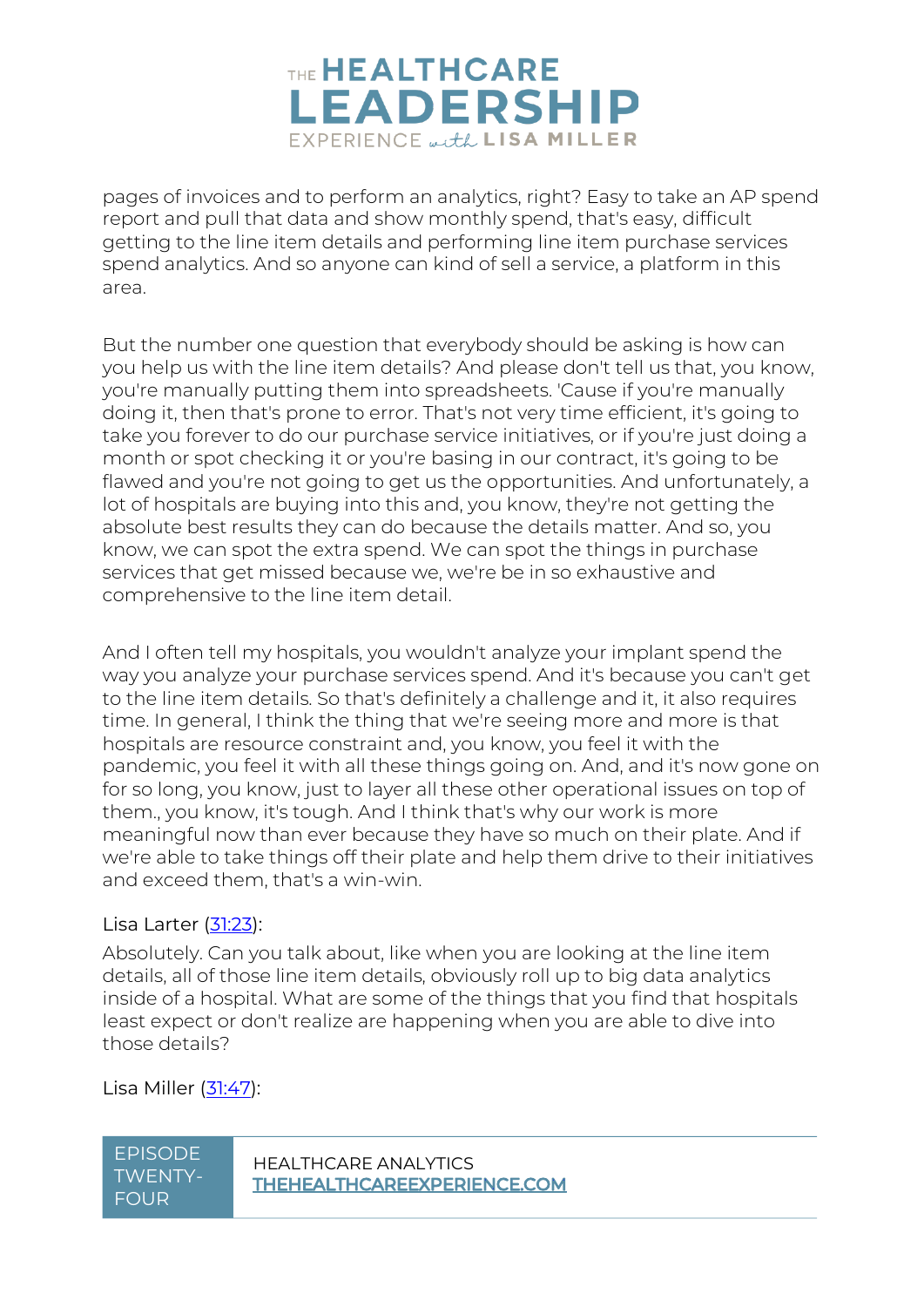

Yeah, it's great. It's the nuances, it's the added costs. It's the errors. Like for instance, we were looking at a outsourced radiology contract, one of our clients, we review those outsourced physician service agreements. So that's, you know, it's not just benchmarking, certainly we can benchmark, but it's really looking at the whole contract and looking at the details, those invoice details and getting that historical spend by detail. And so we were benchmarking their radiology, Alter's radiology services, and there was so much different complexity into this agreement, but the agreement allowed for a fringe rate to be added to the employees on the agreement, but non physicians, right? To anybody who was non-physician, could be other clinicians, but non-physicians, they get an extra percentage for fringe rate.

And as we were going through the details of the invoices, and we noticed that the physicians were charging the fringe rate on their costs, on their pricing and it was about over \$300,000 in an overcharge, actually it was like \$360,000 in overcharge, the details mattered, right? That's one example. We have another example where, you know, we're seeing this more frequently on the purchase services side, where the hospitals are being billed by let's say, outpatient visits or bedside or birth. And so we were looking at a new contractor a hospital had versus the invoice details versus prior contracts and pulling in all the data. And in fact, they were given the wrong birth rate number. They actually had a lot lower birth rates and it basically reduced the costs by 30% when we right-sized the birth rate numbers, you know, in the contract. We find surcharges, we find errors, we have found a two cent line on error that was a, just a flat-out mistake. It was an old legacy agreement that rolled into a new agreement that had been hundreds of thousands of dollars.

We find wrong CPI increases. We find wrong prices. You know, we find little additives that were never included like new service fees or COVID fee charges, just all these little things that we talk about adding three or four or 5% per year, we're seeing on some of these purchase service agreements that they're adding seven to 10% of unnecessary costs.

#### Lisa Larter [\(34:28\)](https://www.rev.com/transcript-editor/Edit?token=BR_sKOZ6Ymf_jXUXaL29Zpsv7xC_BdFrY_Hw7cVLUyjYkaCM4zjsEs7sjctNJLbmR-JP0i5qrvYDOLplBSo2b6YPYxk&loadFrom=DocumentDeeplink&ts=2068.4):

And that's before inflation hit.

#### Lisa Miller [\(34:31\)](https://www.rev.com/transcript-editor/Edit?token=7veJnViwbT0A26wI3_k18Kwqi79Qq0yvQ-rllRUe2kZ5ELWeVH9xdiZZDv2IvIo7Vr38Q3tMiRfqfW73L8jxngct54A&loadFrom=DocumentDeeplink&ts=2071.19):

And that's before inflation hit. Yes. Yeah. And it's really interesting as these line

## TWENTY-FOUR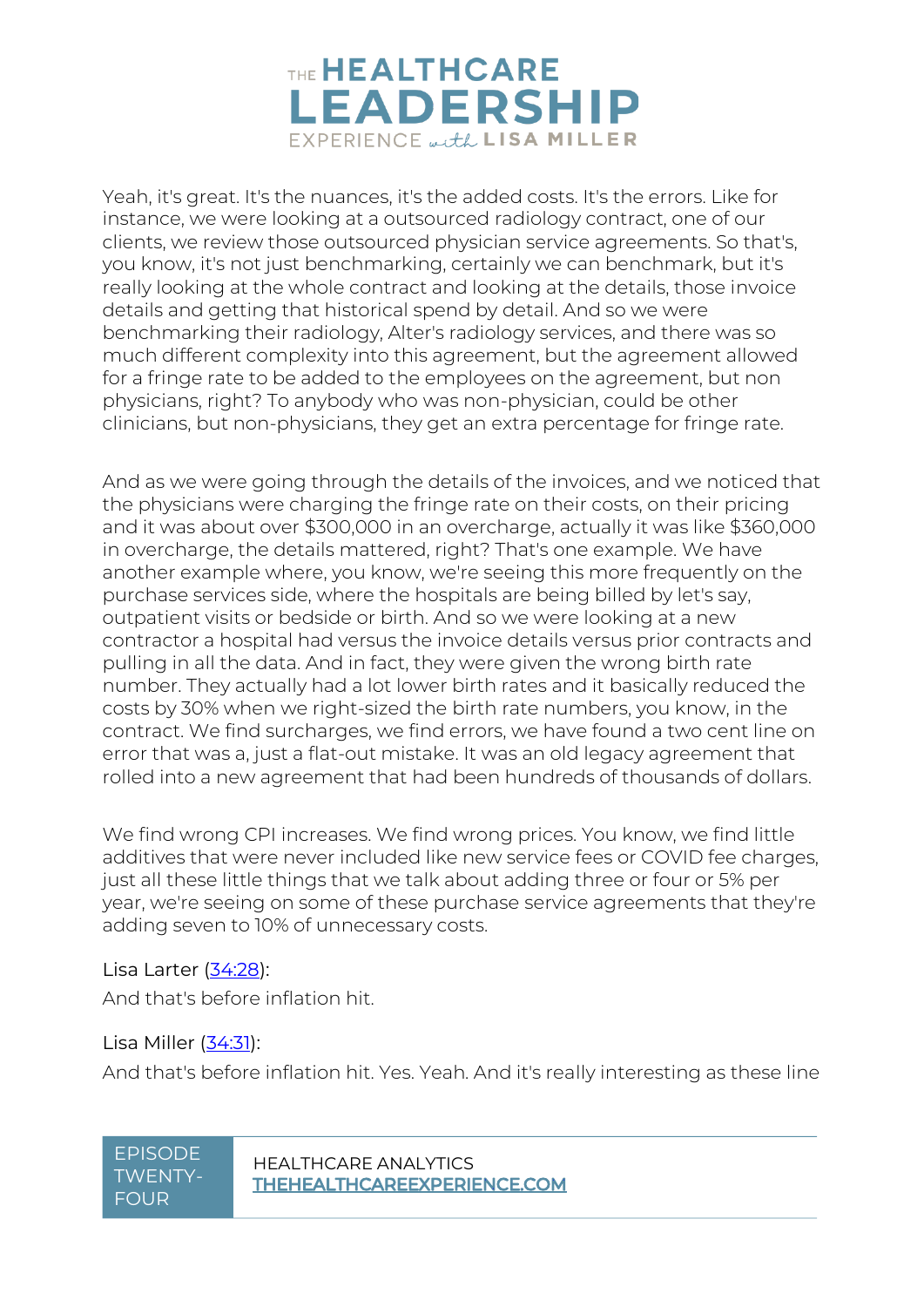

item details come in, you know, there's double charges, there's, there's mistakes in pricing, there are new brand new tests, right? So we monitor a lot of our hospital's outpatient lab tests. So we're able to say, wait, that's a new test that's ordered. And things that pop up at this price or physicians that change utilization, we're able to see it in their spend. So we had one example where we were monitoring physicians implant costs. We were performing the spend analytics and, and sending out those analytics for implants for one of our hospitals. And we noticed this increasing trend of one of the doctors using a revision component in a primary case.

Let me give you a background, when you have a knee replacement or hip replacement, we'll say, talk about knee replacement now, it's called the primary case. It's the first time you have a knee replacement, but let's say you need a secondary replacement, it's called a revision. So revision cases are more expensive, they're, it take longer because they're taking out the primary components and they've got to put, you know, new components and just a lot more complexity, a lot more time and it takes different kinds of components than a primary. But this doctor was using a revision component and there were, there's reasons why a doctor would use a revision component in a primary case.

It could be a, a weight issue. It could be an oncology issue. And we had just seen the increase going up. And we finally, we had a meeting with the physicians and we mentioned it and he said, well, I'm, I'm not using it all lot. We were like, okay, well, it's 34% of your cases, you're using a revision component. He said, what? He said, I thought I was using it like less than 10%, I had no idea I was using it that much. And he's like, I, I need that information. I need to look at that, that should not be 34% of the time. And that's the things that we see when we were looking at the line item details and we're able to present it.

And of course, in a very respectful, conversational, informative way. And the addition to that 34% is that reps in the room. And I'm not saying that the reps making the decision, however, it surprised the physician that he was using so many revision components in primary cases, he thought it was less than 10% and the numbers were something different and he of course corrected. Uh, you don't get more money from reimbursement when you use your revision component. It just eats away probably the, the entire margin. So, you know,

### TWENTY-FOUR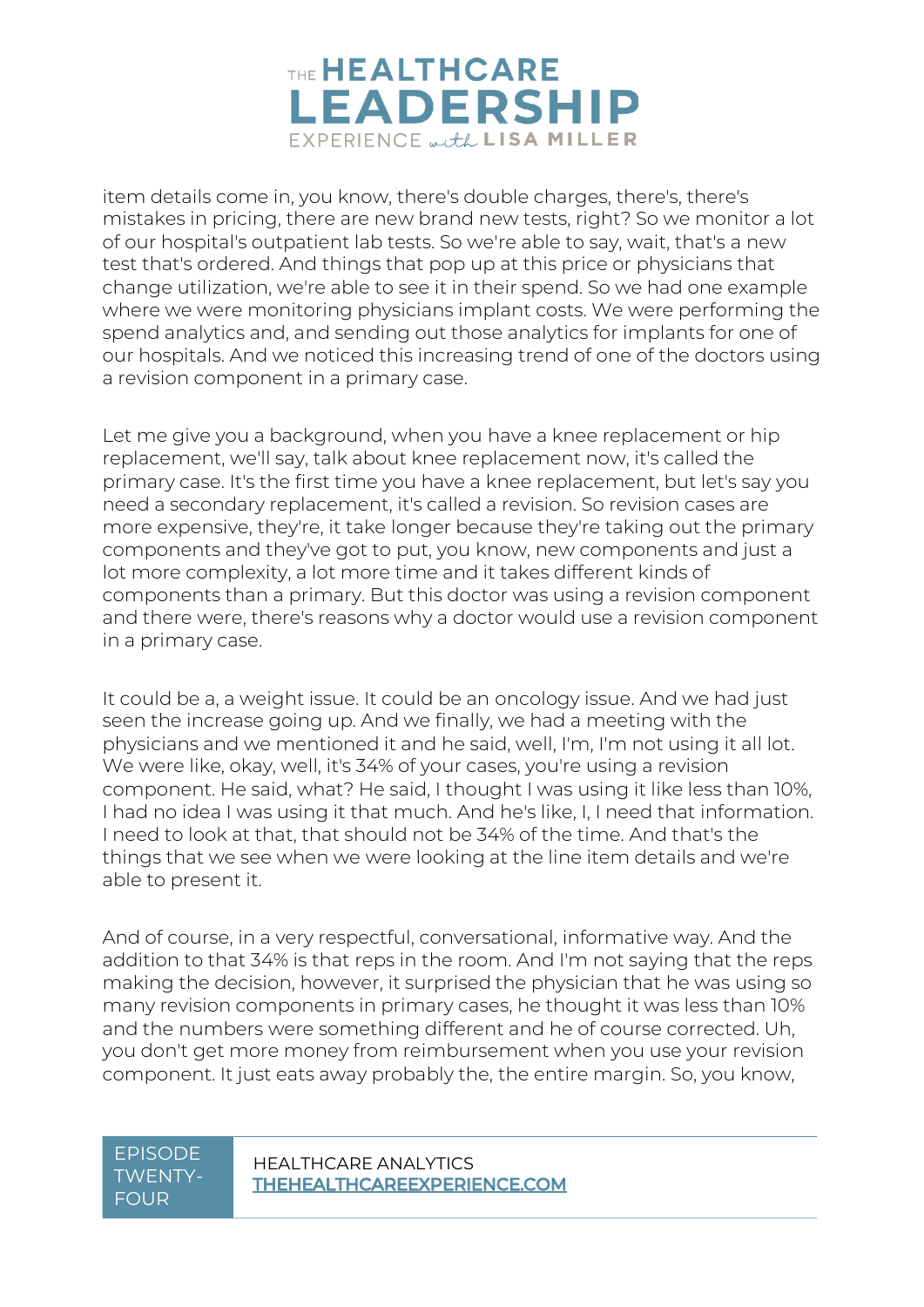

those are some examples. And the other example, I think, and you know, this is a tougher conversation to have, but you know, I have employees, I have team members and so do you, and we have to trust they're doing the absolute best job every day, which I know my team is doing, I know your team is doing.

And they're working hard, they're thinking, they're striving for excellence and they're doing the things that they're supposed to be doing. However, you and I would not be doing our jobs if we didn't check in, we didn't have some way to question things if we see them, if we didn't have a second opinion or an assessment or some way to look at, to measure our performance versus others, or could we be doing this better? Let's just say, it's not even about performance, we just want to do a better, w- we want to level up. And I see a lot of things that go on that, you know, in terms of benchmarking or analytics and a lot of decisions that are made, that could be way better decisions. And it's unfortunate that that doesn't, has better visibility. They think, oh, well, we've got platforms, we're doing RFPs, we, we got supply chain, it's all good.

And for the large part, it probably is. I just think that the line item details need to roll up to the C-suite. And so the C-suite can ask questions because I think different questions would get asked if the C-suite saw more line item details. And I know that they don't want to get buried in details, they, you know, they want to have, what does this mean? Unfortunately, I think they're going to have to see those details to ask questions about them so things get done. Some of the best CFOs that we work with are CPAs. And the great thing about that is they're attuned to line item details. They want it.

#### Lisa Larter [\(38:56\)](https://www.rev.com/transcript-editor/Edit?token=UgBRwynXR0uXAtger2LbwwREO9LVmeRO667z0TgZt4UuR2-KJqheLpvisPnoCszzvppoOA5iVRy4sqL0bTrVD0AmwAM&loadFrom=DocumentDeeplink&ts=2336.82):

Well, and I think it goes both ways. I think, you know, I had a situation with a team member of mine who had a, I guess, a false belief on how profitable the work she was doing was to the company. And so she was making an assumption based on what we build her time for versus what it actually costs to employ her versus what it costs to run the business. And when I sat down and I explained all the details to that individual, it was really eye-opening for them because they hadn't thought about it that way. And so I think that those details are important managing, like for the C-suite, but I think they're equally as important for the frontline people because I think when they know better, they do better. But in the absence of giving them the information, they make decisions based on what they know, and they don't know any

### TWENTY-FOUR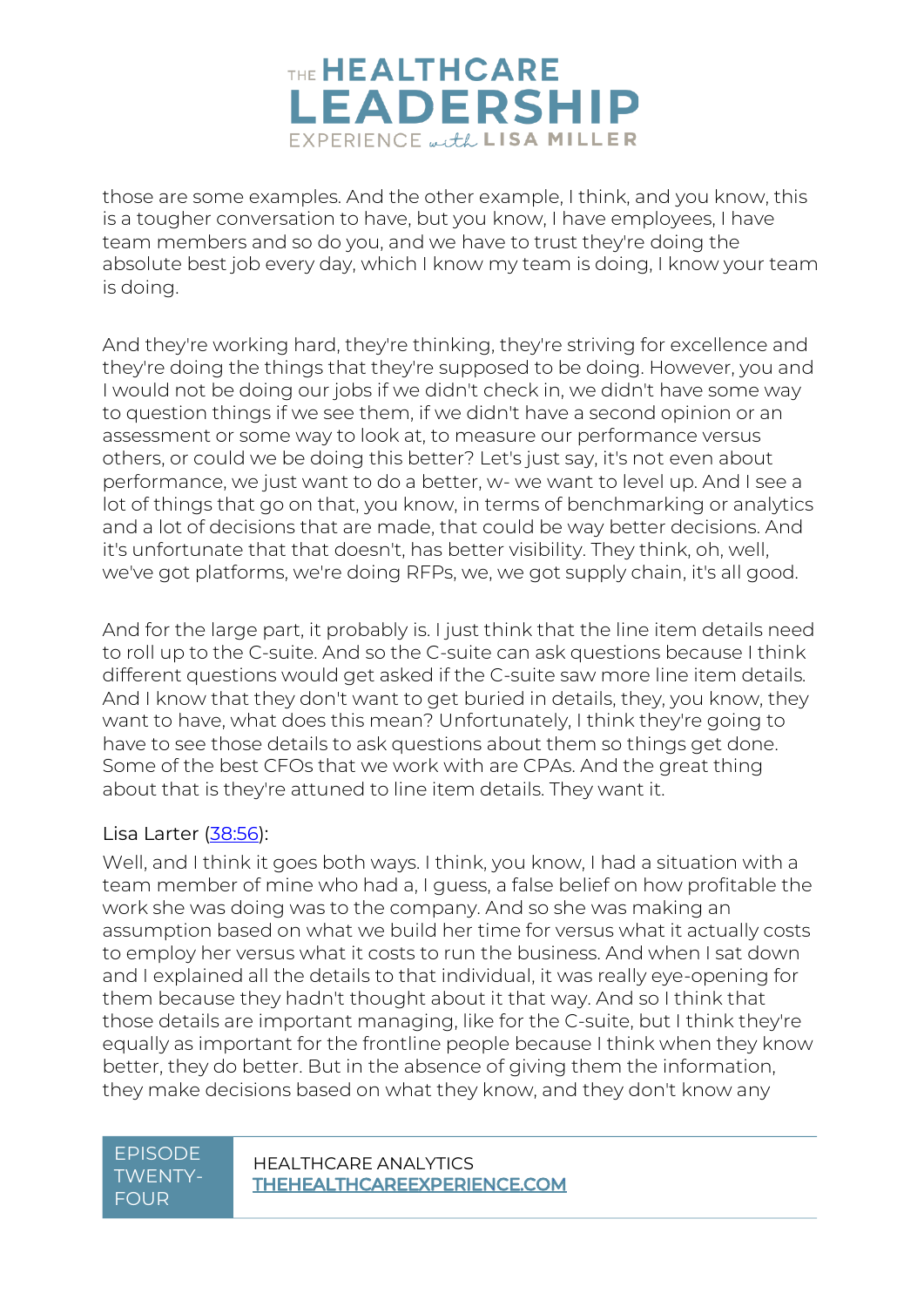

better if you're not sharing those details and analytics with them.

#### Lisa Miller [\(39:59\)](https://www.rev.com/transcript-editor/Edit?token=FIHuFwSIYcWsNghBljIinpDyneTpBf5Z-A26BuBS7hsgIOrN0PizeSrV2bfcQ_J0UXJznZDlva489vNzPVOt-AYONsk&loadFrom=DocumentDeeplink&ts=2399.48):

It's a great point. So one aspect of our Cost Aware for Patient Care Program is explaining reimbursement and costs and explaining that, you know, Medicare could be 60% of their payer mix and they are capped, this is what Medicare pays. And so if you're adding cost to it, you're eating away at your margin and it does matter. Like I've [inaudible 00:40:22] well, it really doesn't matter, you know, the charge capped, things don't really matter 'cause we get, you know, we get paid and we're fine. And, and I think you're right, I don't think they understand the profitability, the decisions that one or two things can make, could have a big impact on profitability. And, and I actually think also that physician cost awareness is key. Absolutely key 'cause as I mentioned early on the JAMA study.

So you're right, it goes both ways. It's giving information up and down and, you know, being able to have those discussions and, you know, be fluid. But overall, yeah, this is a great discussion on healthcare analytics, because any context whether it's the revenue side, it's the patient care side, it could be analytics, you know, on the marketing side, of course, the spend side is so important, but population management, you name it. If you've got data, I would encourage you to start dipping your toe into analytics, any kind of data, start by taking it a few small steps, like showing like you did, showing your employee that things weren't, you know, the way she thought they were being.

And, and I actually have one last story and I'll end, we did a very, very complex negotiation with a very, uh, wonderful, famous, highly skilled spine surgeon, very sensitive kind of discussion around cost and implant. So we put the data together, um, where we thought the pricing or we knew the pricing should be. And we explained it sat down, sat down, sat down with the CFO, CEO was very, very high stakes negotiations internally and, you know, benchmarking because of his position. And so internally, everyone felt comfortable, we presented the physician and he sat back and he was not believing us at all. And his comment was, I make so much money for this hospital and I don't agree. I bring in so much volume, I make so much money and he didn't agree because we needed his help in the negotiations because the vendor was not working with us. So basically, he said no.

### TWENTY-FOUR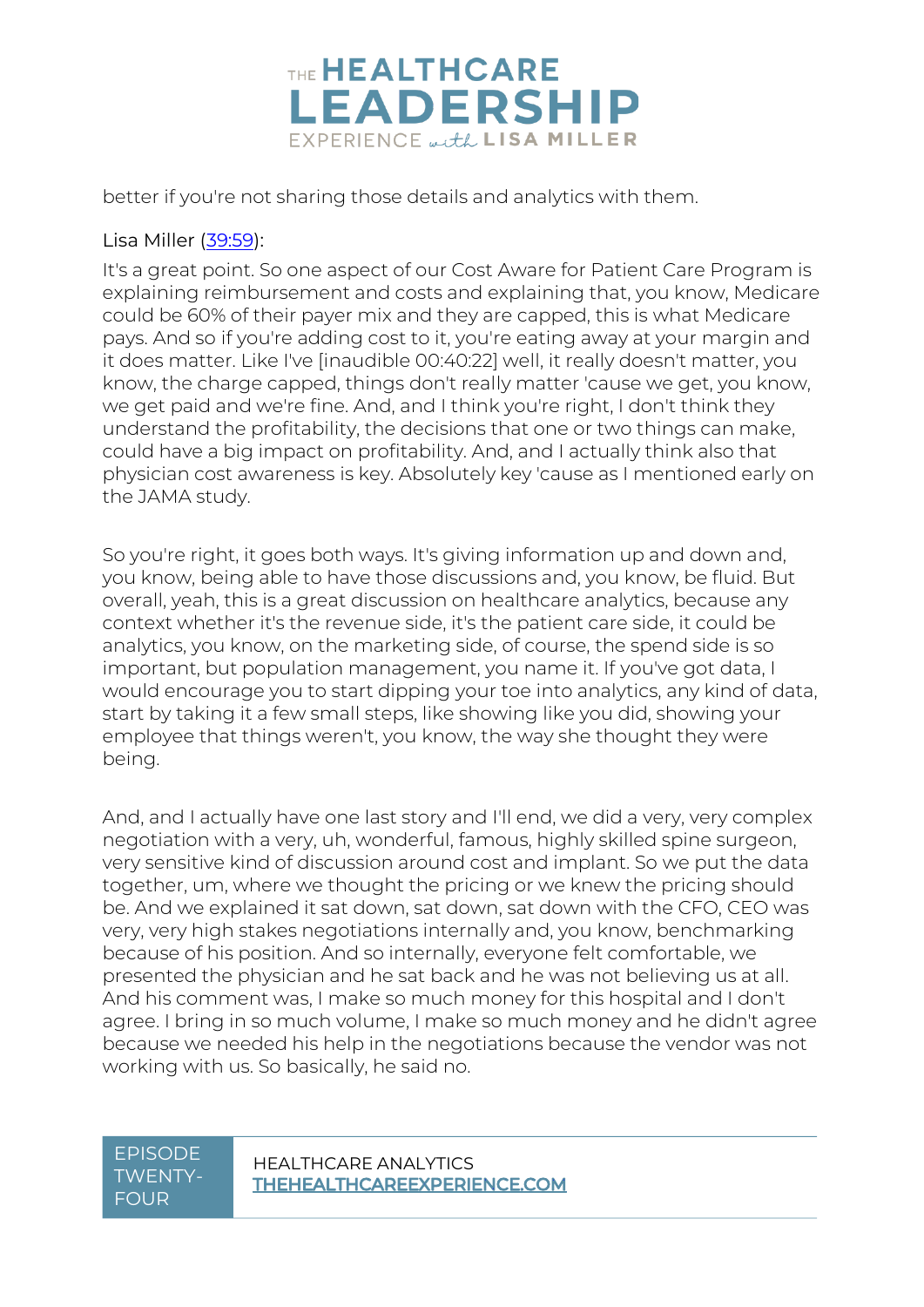

So he made the hospital so much money. So I said, okay, let's do this. We felt like we s- we gave you a lot of data on pricing and how we came up with this and the market and try to make you feel confident, I'm going to go back and get all the reimbursement data and we're going to show you profitability. And so the next meeting we came up and we had ran, did all the numbers on profitability. So we, you know, we understood his case mix. So what was interesting is that over 65% of his cases were Medicare and Medicare only pays one price for spine cases, whether it's a one level or three level, four level, it could, you know, and I think that something like 70% of his cases were two, three and above levels. So that margin significantly reduces, in some cases they were upside down.

So to make a long story short, we showed him his profitability and the profitability was very little, based on the pricing of the implants, we could get him to the profitability of the hospital where we needed to be. And we showed it based on different payers and different surgeries that he did. And literally within like five minutes, he called the rep, the rep called us and they agreed with the pricing we had asked all because of the data.

#### Lisa Larter [\(43:46\)](https://www.rev.com/transcript-editor/Edit?token=WrPIHapm9bFx39Gks1uP9ZQHlVTLMqkzZeGHTa0NSPicUT6Cggufi2GKwVYoPctTy0p7MBQPhaIWQ05bUVWpODLqG74&loadFrom=DocumentDeeplink&ts=2626.43):

That's the power of analytics, they don't lie.

#### Lisa Miller [\(43:49\)](https://www.rev.com/transcript-editor/Edit?token=fAQ1KYO0QqHXo4jQfsWDLU-2C8l8QCc1A9Hhrj3wqnts08hKQlabLQqSm-vym9z1ZBREJfFa59RFeHPU8AoKDJKlgB8&loadFrom=DocumentDeeplink&ts=2629.89):

Right, they don't lie. So what a great conversation, Lisa, thank you so much. You know, I appreciate the, uh, personal stories. You know, we probably can go on and on about analytics in different ways, shapes and form. Hopefully, we'll have another part to on this conversation. So I thank everyone for listening to today's episode. We have our previous episode 23 on highperformance project management, which really goes hand in hand with analytics as you're planning out, you know, those opportunities that you uncover. And then next week's episode 25 will be on prioritizing purchase services. So if you have suggestions on future shows or comments, you'd like to get ahold of me, we'd love to hear back from you. Lisa, it is always awesome to have discussions with you. Thank you for being on the Healthcare Leadership Experience.

#### Lisa Larter [\(44:41\)](https://www.rev.com/transcript-editor/Edit?token=QPowte6ssfXIZSHJStIl7oCaAVB8ZfjdiLcA16vBpxlX6UPqBZJjfuUyPP5nwOUQLJJGhGUZkGVnEzC6Dqq8F-J9ucU&loadFrom=DocumentDeeplink&ts=2681.41):

Thanks for having me. This was fun. I love talking numbers with you.

## TWENTY-FOUR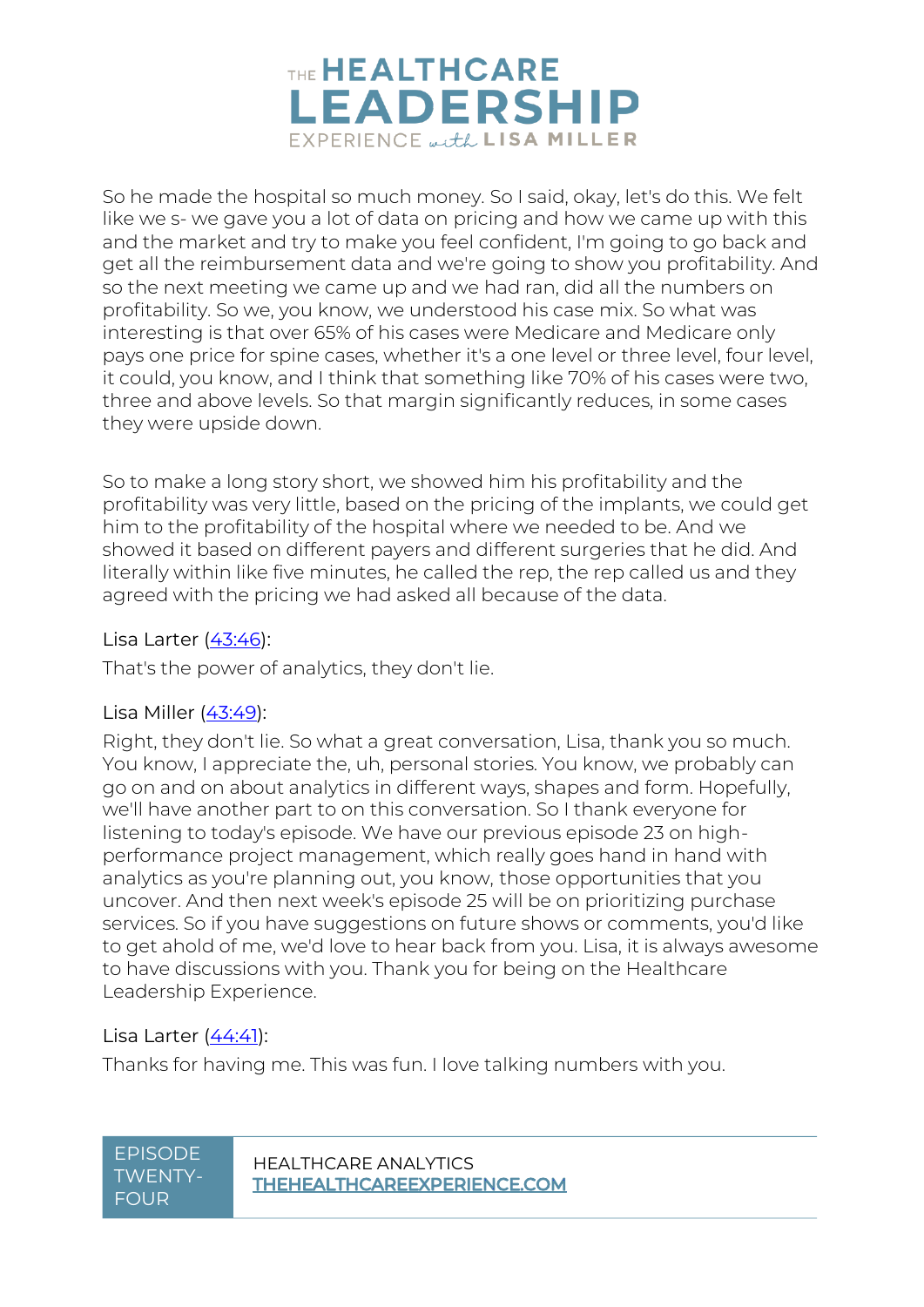

Lisa Miller [\(44:45\)](https://www.rev.com/transcript-editor/Edit?token=pnNyZYgBk0CMrVL-hQX60JwqXCi0Zs2kCEEMcqpiDYnH1g34w731k_zL3yEgZ3VYbdjIRfkcRjRV0cW4_FJg7gdA3Ro&loadFrom=DocumentDeeplink&ts=2685.78): Thank you, Lisa.

Leah [\(44:47\)](https://www.rev.com/transcript-editor/Edit?token=_AneN1iNbjlTHw5y-IZ9BayVeghOCtpPost-qFM6tHaLWgRFXQe6lB5Uw8t-aDPVNq-ruolCc9C7Cr_ntgwwxmm-Auw&loadFrom=DocumentDeeplink&ts=2687.55):

Hi, this is Leah. You are listening to my mom's podcast, the Healthcare Leadership Experience.

Fernando  $(44:54)$ :

Hi, this is Fernando. If you would like to speak with my mom, just email her.